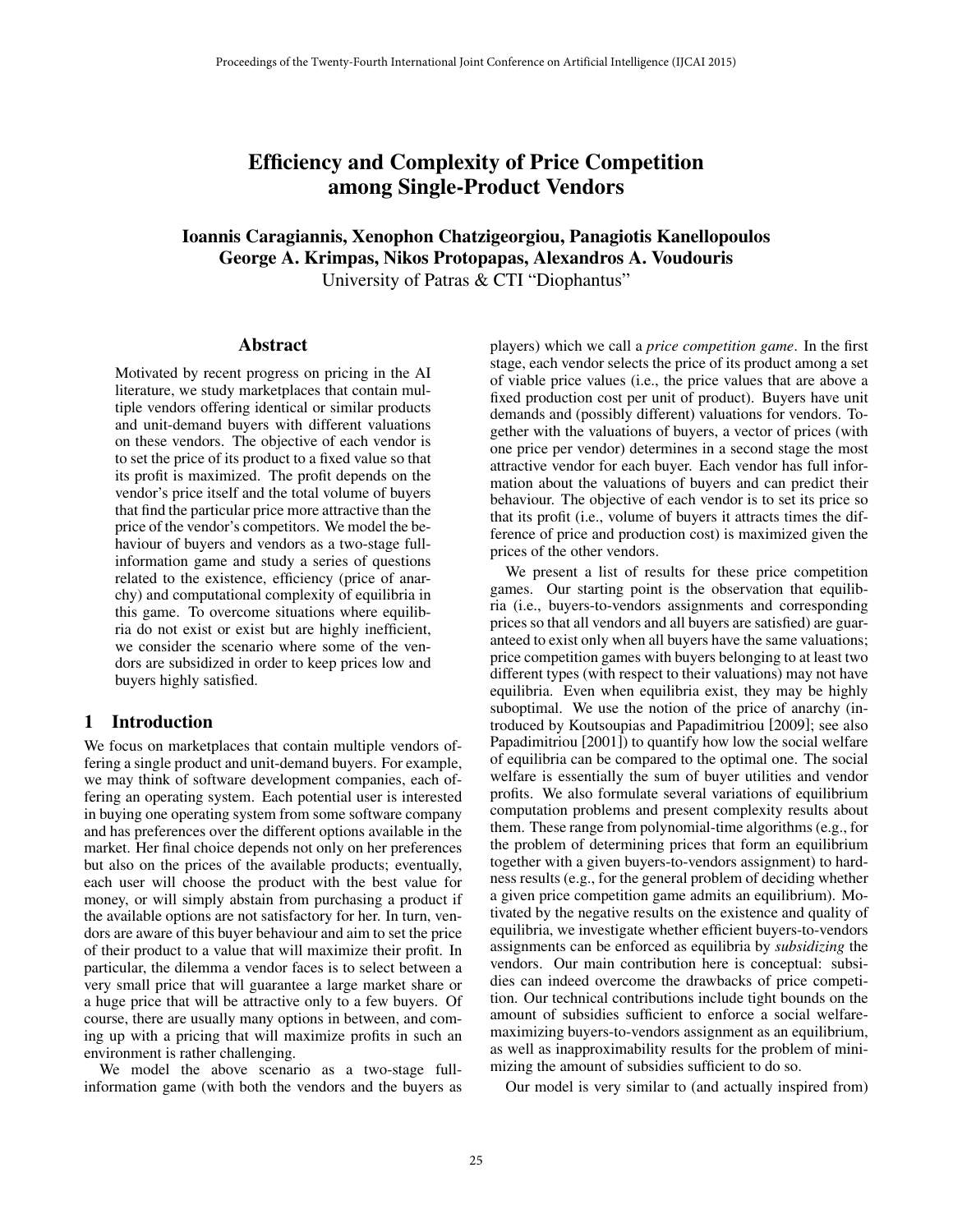the one considered by Meir et al. [2014] who focus on the impact of discounts (i.e., prices that are decreasing functions of demand) on vendors' profit compared to fixed prices. After observing that price discounts have no impact at all in the fullinformation setting, they mostly focus on a Bayesian setting with uncertainty on buyers' valuations. In contrast, we restrict our attention to the full-information model and consider only fixed prices. As we will see, this simple setting is very rich from the computational point of view. With the work of Meir et al. [2014] as an exception, our assumptions differ significantly from most of the literature on price competition. For example, unlike early models such as the ones proposed by Cournot and Bertrand (see the book of Mas-Colell et al. [1995]) as well as very recent refinements (e.g., the work of Babaioff et al. [2013]), we assume that all vendors have unlimited supply. Also, contrary to other recent models that consider buyers with combinatorial valuations for bundles of different products as in the papers of Guruswami et al. [2005], Chawla and Roughgarden [2008], Babaioff et al. [2014], Lev et al. [2015] and more, we specifically assume that each buyer is interested in obtaining just a single product. In this way, the decision each buyer faces is rather trivial and this allows us to concentrate on the competition between the vendors. On a more technical level, we implicitly assume an infinite number of buyers and use the notion of buyer types to distinguish between sets of buyers; this is a less important difference of our model to previous work on pricing.

The use of subsidies in price competition games suggests yet another way of introducing external monetary incentives in games; such incentives (or disincentives) have been considered in many different contexts. Much of the work in *mechanism design* uses such incentives to motivate players to act truthfully (see Nisan [2007] for an introduction to the field). The (apparently non-exhaustive) list also includes their use in *cooperative game theory* in order to encourage coalitions of players to reach stability [Bachrach *et al.*, 2009] and as a means to stabilize normal form games [Monderer and Tennenholtz, 2004]. As in [Augustine *et al.*, 2012] and [Buchbinder *et al.*, 2010], the use of monetary incentives in the current paper aims to improve efficiency. Monetary disincentives like *taxes* have been used to improve the efficiency of network routing (see Cole et al. [2006] and the references therein for a relatively recent approach that extends early developments in the literature of the *economics of transportation*) and, in the recent AI literature, in boolean games [Wooldridge *et al.*, 2013].

The rest of the paper is structured as follows. We begin with preliminary definitions in Section 2. Then, we consider questions about the existence of equilibria in price competition games and their price of anarchy in Section 3. We formulate computational problems for equilibria and study related complexity questions in Section 4. We investigate the potential of subsidizing specific vendor prices in Section 5 and, finally, we conclude with open questions in Section 6.

#### 2 Preliminaries

Our setting includes a set  $M$  containing  $m$  vendors targeting a large population of buyers. The buyers are classified into

*n* buyer types from a set N. We denote by  $\mu_i$  the volume of buyer type *i*. Each of these buyers has a non-negative valuation  $v_{ij}$  for vendor j (representing the satisfaction each buyer of type  $i$  has when buying the product of vendor  $j$ ). Each vendor j has a non-negative cost  $c_j$  per unit of product; we refer to  $c_i$  as the *production cost* of vendor j. The objective of each vendor  $j$  is to determine a price  $p_j$  for its product; naturally,  $p_i \geq c_i$  so that the vendor always has non-negative profit. A *price vector*  $\mathbf{p} = (p_1, ..., p_m)$  (containing a price per vendor) defines a *demand set*  $D_i(\mathbf{p})$  which, for each buyer type  $i$ , denotes the set of vendors that maximize the utility of the buyers of type i, i.e.,  $D_i(\mathbf{p}) = \arg \max_{j \in M} \{v_{ij} - p_j\}$ . Intuitively, the demand set for buyers of type  $i$  consists of the most attractive vendors for these buyers. We assume that the operator  $\arg \max_{j \in M}$  returns (a set containing) an artificial vendor which represents an "abstain" option that a buyer has when its maximum utility (over all vendors) is non-positive. With a small abuse of notation, we introduce an extra vendor into  $M$  in order to represent this abstain option for buyers; this vendor has production cost of 0, it always has a price of 0, and the valuations of buyers for it are 0. A *buyersto-vendors assignment* (or, simply, an *assignment*) is represented by an  $n \times (m + 1)$  matrix x which denotes how the volume of the buyers of each type is split among different vendors. In particular, the entry  $x_{ij}$  denotes the volume of buyers of type  $i$  that are assigned to vendor  $j$  and it must be  $\sum_{j \in M} x_{ij} = \mu_i$  for every buyer type *i*. An assignment **x** is *consistent* to a price vector **p** if  $x_{ij} > 0$  implies  $j \in D_i(\mathbf{p})$ . We can interpret such an assignment as maximizing the utility of buyers given the price vector p. We will denote by  $t_i(\mathbf{x}, \mathbf{p}) = \sum_{j \in M} x_{ij} (v_{ij} - p_j)$  the total utility of buyers of type  $i$  given a price vector  $p$  and a consistent assignment  $x$ .

We study the game induced among vendors and buyers and use the term *price competition game* to refer to it. This can be thought of as a two stage game. At a first stage, the strategy of each vendor is its price. At a second stage, the buyers respond to these prices as described above. The utility of vendor  $j$ , when the vendors use a price vector **p** and the buyers are assigned to vendors according to an assignment x that is consistent to **p**, is defined as  $u_j(\mathbf{x}, \mathbf{p}) = (p_j - c_j) \sum_{i \in N} x_{ij}$ . Vendors are utility-maximizers. A price vector p and a consistent assignment x form a *(pure Nash) equilibrium* when for every vendor j, the price  $p_j$  maximizes the utility  $u_j(\mathbf{y}, (p'_j, \mathbf{p}_{-j}))$ among all prices  $p'_j \geq c_j$  and all assignments y that are consistent to  $(p'_j, \mathbf{p}_{-j})$ . Here, the notation  $(p'_j, \mathbf{p}_{-j})$  is used to represent the price vector where all vendors besides  $j$  use the prices in **p** and vendor *j* has deviated to price  $p'_j$ .

The *social welfare* of an assignment x is defined as

$$
SW(\mathbf{x}) = \sum_{i \in N} \sum_{j \in M} x_{ij} (v_{ij} - c_j).
$$

This definition does not require the assignment x to be consistent to a price vector and can be used to define the *optimal social welfare* as

$$
\mathbf{SW}^* = \sum_{i \in N} \mu_i \max_{j \in M} \{v_{ij} - c_j\}.
$$

When the assignment  $x$  is consistent to a price vector  $p$ , the social welfare can be equivalently seen as the total utility of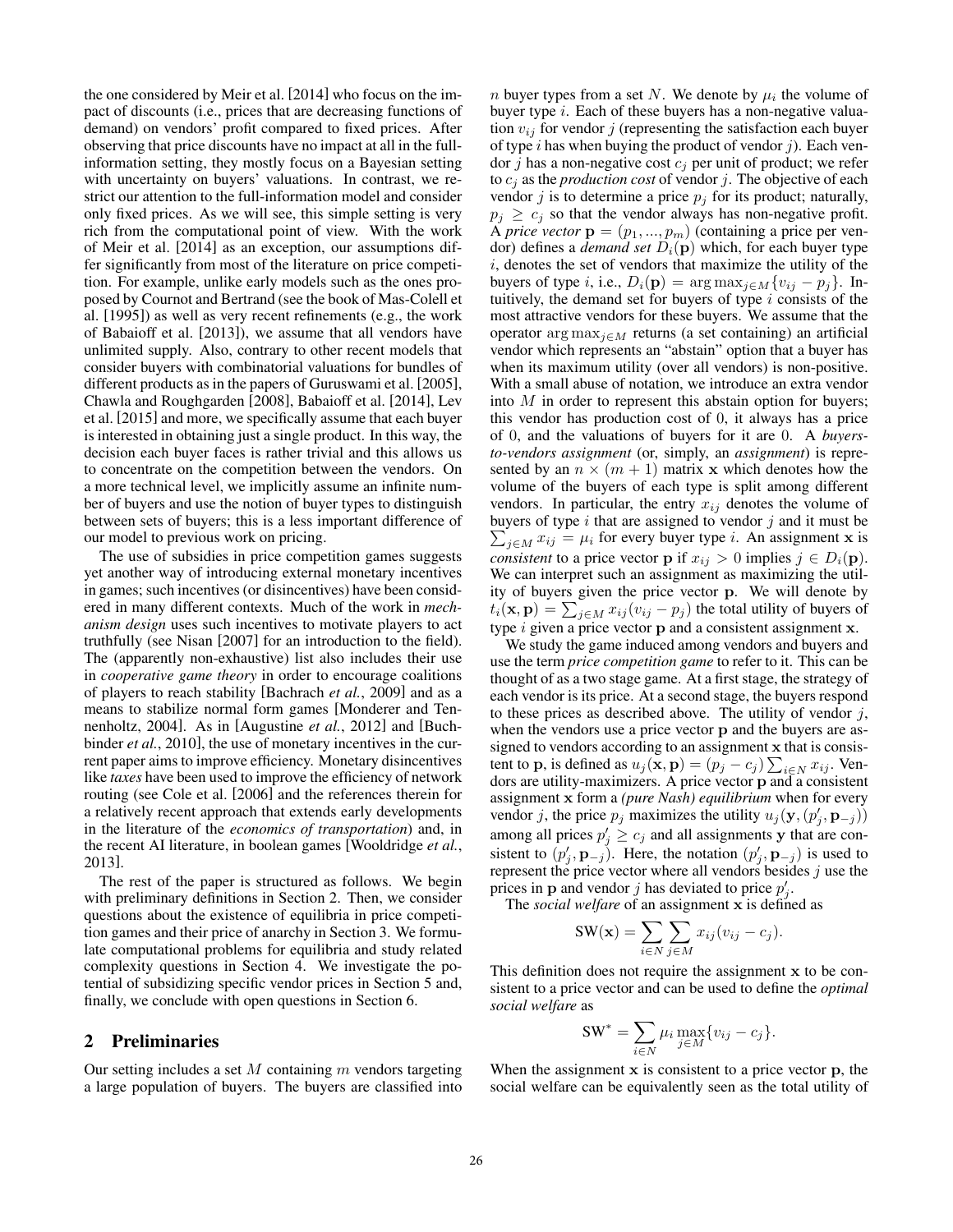vendors and buyers since

$$
\begin{split} \mathbf{SW}(\mathbf{x}) &= \sum_{i \in N} \sum_{j \in M} x_{ij} (v_{ij} - c_j) \\ &= \sum_{i \in N} \sum_{j \in M} x_{ij} (v_{ij} - p_j) + \sum_{j \in M} (p_j - c_j) \sum_{i \in N} x_{ij} \\ &= \sum_{i \in N} t_i(\mathbf{x}, \mathbf{p}) + \sum_{j \in M} u_j(\mathbf{x}, \mathbf{p}). \end{split}
$$

The *price of anarchy* of a price competition game is the ratio of the optimal social welfare over the minimum social welfare among all equilibria. Of course, this is well-defined only for price competition games that do have equilibria.

In the following, we sometimes use the abbreviation  $x^+$  instead of max $\{0, x\}$  and write  $[\ell]$  instead of the set  $\{1, 2, ..., \ell\}$ for an integer  $\ell \geq 1$ .

#### 3 Existence and quality of equilibria

As a warm up, we present a negative result that reveals a strong relation of the price of anarchy of price competition games to the number of buyer types.

Lemma 1. *There are one-vendor price competition games with price of anarchy that is arbitrarily close to* n*.*

*Proof.* Consider a price competition game with n buyer types and one vendor with a production cost of 0. Let  $\alpha \in (0, 1)$ . The volume of a buyer type  $i \in N$  is  $\mu_i = \alpha^{i-1}$ . The valuation of buyers of type i is  $v_i = \left(\sum_{j=i}^n \mu_j\right)^{-1}$  for  $i \in [n-1]$  and  $v_n = (1+\alpha)/\mu_n$ . By setting its price up to  $v_i$  for  $i \in [n-1]$ , the vendor can only get a utility of at most  $v_i \sum_{j=i}^{n} \mu_j$  by attracting the buyers of type  $i, i + 1, \ldots, n$ . By the definition of  $v_i$ , this utility is at most 1. This is smaller than the utility the vendor would have by selecting a price of  $v_n$  and attracting only the buyers of type  $n$  (the remaining buyers simply abstain). This is an equilibrium in which the utility of the vendor (as well as the social welfare) is  $1 + \alpha$ . In contrast, the social welfare of the assignment in which all buyers are assigned to the vendor is  $\sum_{i=1}^{n} \mu_i v_i \ge (1 - \alpha)n$ ; the inequality holds by the definition of  $v_i$  and since  $\sum_{j=i}^{n} \mu_j \leq \mu_i \sum_{j=0}^{\infty} \alpha^j = \mu_i (1-\alpha)^{-1}$ . The price of anarchy is then at least  $(1 - \alpha)n/(1 + \alpha)$  which can become arbitrarily close to n by selecting  $\alpha$  appropriately.  $\Box$ 

Interestingly, the price of anarchy does not depend on any other quantity and the lower bound of Lemma 1 is tight.

Theorem 2. *The price of anarchy of any price competition game with* n *buyer types is at most* n*.*

*Proof.* Consider an equilibrium  $(x, p)$  of a price competition game. We first claim that if buyers of some type  $i$  are split between two vendors j and j', then it must be  $p_j = c_j$  and  $p_{j'} = c_{j'}$  (hence, the two vendors have zero utility) and the assignment in which all these buyers are assigned to vendor  $j$ without changing the prices is still an equilibrium and has the same social welfare. This is due to the fact that, at equilibrium, the utilities of buyers assigned to j and j' should be the same. Hence, if one of the two vendors had a price strictly higher than its production cost, it could increase its utility by negligibly decreasing its price; this would result in attracting all buyers of type i previously assigned to j and  $j'$ . So, by moving all buyers of type i from vendor  $j'$  to vendor j, we still have an assignment that is consistent to p in which the utilities of buyers and vendors do not change. Clearly, this new assignment is an equilibrium with a social welfare equal to the initial one.

So, without loss of generality, we consider an equilibrium  $(x, p)$  such that, for every i, all buyers of type i are assigned to the same vendor j, i.e.,  $x_{ij} = \mu_i$ . We denote by  $\eta(i)$  the vendor where the buyers of type i are assigned in x. Also, we denote by  $o(i)$  the vendor to which the buyers of type  $i$  are assigned in an optimal assignment. We can further assume that when  $\eta(i) \neq o(i)$ , this implies that  $v_{i,o(i)} - c_{o(i)} > v_{i,\eta(i)} - c_{\eta(i)}$ . If this is not the case and it is  $v_{i,o(i)} - c_{o(i)} = v_{i,\eta(i)} - c_{\eta(i)}$ , we can consider the optimal assignment that assigns the buyers of type i to vendor  $\eta(i)$ .

We will show that

$$
t_i(\mathbf{x}, \mathbf{p}) + u_{o(i)}(\mathbf{x}, \mathbf{p}) \ge \mu_i(v_{i, o(i)} - c_{o(i)}) \tag{1}
$$

for every  $i \in N$ . Then, the following derivation can prove the theorem:

$$
n \cdot \text{SW}(\mathbf{x}) \ge \sum_{i} t_i(\mathbf{x}, \mathbf{p}) + n \cdot \sum_{j} u_j(\mathbf{x}, \mathbf{p})
$$
  
\n
$$
\ge \sum_{i} (t_i(\mathbf{x}, \mathbf{p}) + u_{o(i)}(\mathbf{x}, \mathbf{p}))
$$
  
\n
$$
\ge \sum_{i} \mu_i (v_{i, o(i)} - c_{o(i)})
$$
  
\n
$$
= \text{SW}^*.
$$

The first inequality follows by the definition of the social welfare, the second one follows from the fact that the function  $o(\cdot)$  can assign at most all n buyer types to the same vendor, and the third one follows from (1).

It remains to prove inequality (1). If  $\eta(i) = o(i)$ , we use the fact that vendor  $o(i)$  attracts (at least) the buyers of type i at equilibrium. Hence,

$$
t_i(\mathbf{x}, \mathbf{p}) + u_{o(i)}(\mathbf{x}, \mathbf{p}) \ge \mu_i(v_{i, o(i)} - p_{o(i)})
$$
  
+  $\mu_i(p_{o(i)} - c_{o(i)})$   
=  $\mu_i(v_{i, o(i)} - c_{o(i)})$ .

If  $\eta(i) \neq o(i)$ , let  $q_{o(i)} = v_{i,o(i)} - v_{i,\eta(i)} + p_{\eta(i)}$ . By our assumption  $v_{i,o(i)} - c_{o(i)} > v_{i,\eta(i)} - c_{\eta(i)}$  above and since  $p_{\eta(i)} \geq c_{\eta(i)}$ , we have

$$
q_{o(i)} = v_{i,o(i)} - v_{i,\eta(i)} + p_{\eta(i)}
$$
  
>  $c_{o(i)} - c_{\eta(i)} + p_{\eta(i)}$   
 $\ge c_{o(i)}$ .

This means that vendor  $o(i)$  can consider deviating to any price value  $\delta$  from the non-empty interval  $[c_{o(i)}, q_{o(i)})$ . Since  $v_{i,o(i)} - \delta > v_{i,\eta(i)} - p_{\eta(i)}$ , with this deviation, vendor  $o(i)$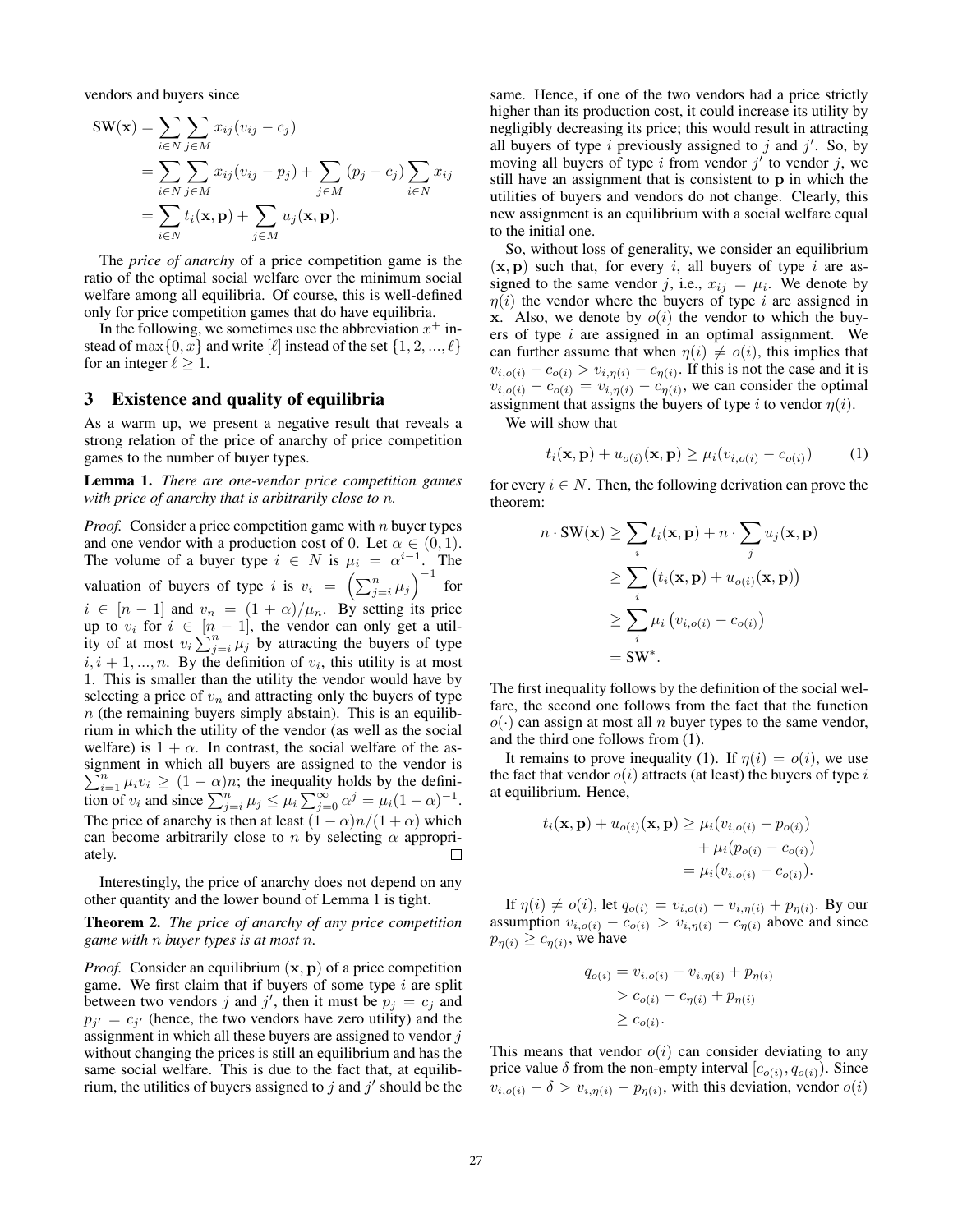attracts the buyers of type i from vendor  $\eta(i)$ . Using the equilibrium condition (and denoting by  $x'$  the resulting assignment when vendor  $o(i)$  deviates to price  $\delta$ ), we have that

$$
u_{o(i)}(\mathbf{x}, \mathbf{p}) \ge u_{o(i)}(\mathbf{x}', (\delta, \mathbf{p}_{-o(i)}))
$$
  

$$
\ge \mu_i(\delta - c_{o(i)}).
$$

Since the above inequality holds for any  $\delta < q_{o(i)}$ , it must also be

$$
u_{o(i)}(\mathbf{x}, \mathbf{p}) \ge \mu_i (q_{o(i)} - c_{o(i)})
$$
  
=  $\mu_i (v_{i,o(i)} - c_{o(i)}) - \mu_i (v_{i,\eta(i)} - p_{\eta(i)})$   
=  $\mu_i (v_{i,o(i)} - c_{o(i)}) - t_i(\mathbf{x}, \mathbf{p}).$ 

This completes the proof of the theorem.

Recall that the upper bound on the price of anarchy is meaningful only for games that admit equilibria. In the following, we show that games with one buyer type always have equilibria (and, by Theorem 2, they also have optimal social welfare) while the existence of a second buyer type may result to instability.

Lemma 3. *Price competition games with one buyer type always have at least one equilibrium.*

*Proof.* Consider a price competition game with one buyer type. We use the simplified notation  $v_i$  to denote the valuation of the buyers for vendor j. Let  $j^* \in \arg \max_{j \in M} \{v_j - c_j\}$ and  $j' \in \arg \max_{j \in M \setminus j^*} \{v_j - c_j\}$  be two vendors with the highest values for the difference  $v_j - c_j$ . Set  $p_{j^*} =$  $v_{j^*} - v_{j'} + c_{j'}$  and  $p_j = c_j$  for any vendor  $j \neq j^*$ . We claim that this price vector together with the consistent assignment x that assigns the buyers to vendor  $j^*$  is an equilibrium. Indeed, no vendor  $j \neq j^*$  has any incentive to change its price; a decrease would result in negative utility while an increase would not change the assignment. Moreover, vendor  $j^*$  has no incentive to change its price; a decrease can only lower its utility while an increase would result in a new assignment in which all buyers are attracted by vendor  $j'$ .  $\Box$ 

Lemma 4. *There exists a price competition game with two buyer types that admits no equilibrium.*

*Sketch of proof.* The proof of the lemma uses a price competition game with two buyer types of unit volume each and two vendors with a production cost of 0. We use the terms left and right to refer to the vendors and buyer types. The valuation of the left buyers is  $v_{\ell\ell} = 5$  for the left vendor and  $v_{\ell r} = 3$  for the right vendor; the valuation of the right buyers is  $v_{r\ell} = 3$ for the left vendor and  $v_{rr} = 5$  for the right vendor. Through a case analysis, we can show that no pair of a price vector and consistent assignment can be an equilibrium.  $\Box$ 

We remark that Meir et al. [2014] also present a two-vendor four-buyer-type price competition game that does not admit any equilibrium; the game in the proof of Lemma 4 is the simplest one with this property.

### 4 Complexity of equilibria

We begin the discussion of this section by formulating some concrete computational problems related to equilibria of price competition games.

VERIFYEQUILIBRIUM: Given a price vector p and a buyers-to-vendors assignment x in a price competition game  $G$ , decide whether  $(x, p)$  is an equilibrium of  $\mathcal G$ .

COMPUTEPRICE: Given a buyers-to-vendors assignment x in a price competition game  $\mathcal{G}$ , decide whether there exists a price vector **p** to which **x** is consistent so that  $(x, p)$  is an equilibrium of  $\mathcal{G}$ .

PRICECOMPETITION: Decide whether a given price competition game has any equilibrium or not.

VERIFYEQUILIBRIUM can be easily seen to be solvable in time  $\mathcal{O}(nm)$ . First, one needs to check whether x is consistent to p, i.e., whether the utility of each buyer type is maximized at the vendor(s) used in x; this can be done by computing at most  $\mathcal{O}(nm)$  buyer utilities. Then, for every vendor  $j$  and every buyer type  $i$ , it suffices to compute the maximum price level which is sufficient so that vendor  $j$  attracts buyers of type  $i$  and the vendor's utility when deviating to this price level (equal to the volume of buyers it attracts times the difference of the price level from the production cost). The final decision is YES if  $x$  is consistent to  $p$  and the utility of all vendors in  $(x, p)$  is equal to the maximum utility over all the deviations considered; otherwise, it is NO. In the following, we call this algorithm Verify.

The problem COMPUTEPRICE looks significantly more difficult at first glance since there are too many price vectors (to which x is consistent) that have to be considered. Interestingly, we will present a polynomial-time algorithm (henceforth called CandidatePrice) which, given a price competition game and a buyers-to-vendors assignment x, comes up with a single candidate price vector p that can in turn easily be checked whether it forms an equilibrium together with x using Verify.

CandidatePrice works as follows. It first computes a set Z of *seed* vendors which will have a price equal to their production cost. In order to define  $Z$ , it is convenient to consider the directed graph  $H$  that has a node for each vendor and a directed edge from node  $j$  to node  $j'$  labelled by  $i$  if buyers of type  $i$  are assigned to vendor  $j$  in  $x$  and, furthermore,  $v_{ij} - c_j \le v_{ij'} - c_{j'}$ . Now, the set Z is defined recursively as follows:

- 1. Any vendor that is not assigned any buyer in x belongs to Z; such a vendor is called *empty*.
- 2. Any vendor j such that  $\min_{i:x_{ij}>0} v_{ij} = c_j$  belongs to Z.
- 3. Any vendor that is part of a directed cycle in  $H$  belongs to Z.
- 4. Any vendor that has a directed edge to a vendor of Z also belongs to Z.

 $\Box$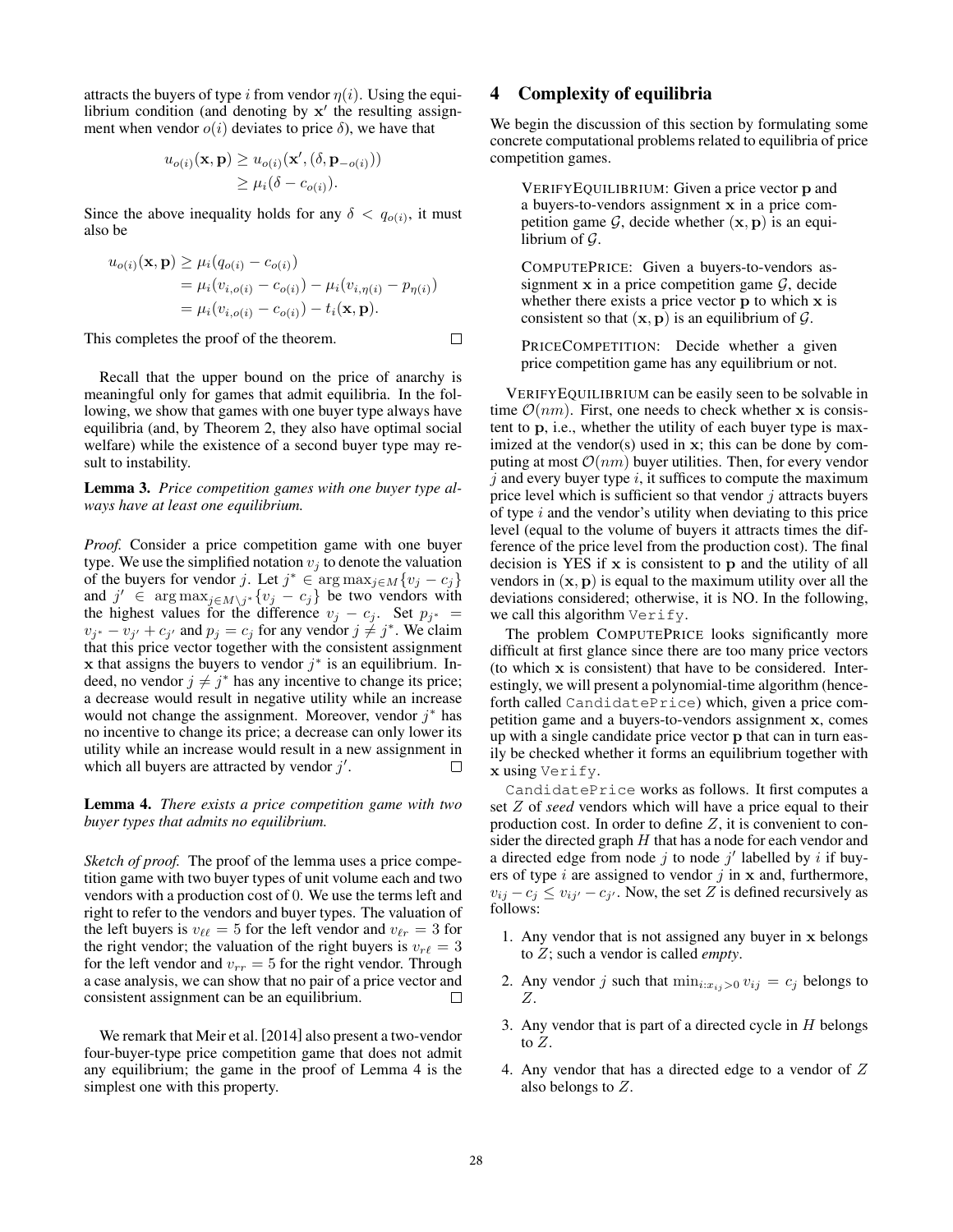CandidatePrice returns the price vector **p** with  $p_i = c_j$ for each seed vendor  $j$  and

$$
p_j = \begin{cases} \min_{i:x_{ij}>0} v_{ij}, & \text{if } Z = \emptyset \\ \min_{i:x_{ij}>0} \left\{ v_{ij} - \max_{j' \in Z} \{ v_{ij'} - c_{j'} \}^+ \right\}, & \text{otherwise} \end{cases}
$$

for each non-seed vendor.

The correctness of the algorithm is given by the following lemma; the proof is omitted.

Lemma 5. *Let* p *be the price vector returned by* CandidatePrice *on input a price competition game* G *and a buyers-to-vendors assignment* x*. If* G *admits an equilibrium*  $(x, q)$ *, then*  $q_i = p_i$  *for every non-empty vendor j.* 

We now turn our attention to PRICECOMPETITION and first consider the cases where either the number of buyer types or the number of vendors is constant. If the number of buyer types is constant, then there are at most  $(m + 1)^n$  different buyers-to-vendors assignments and corresponding instances of COMPUTEPRICE that we need to consider.<sup>1</sup> The case of a constant number of vendors (this can be thought of as an *oligopoly*) is considerably more involved but still computable in polynomial time as we show in the following.

For a fixed price vector p, we define the induced preference, denoted by  $\succ_i$ , of buyers of type i as  $j \succ_i j'$  if  $v_{ij} - p_j > v_{ij'} - p_{j'}$  and  $j \simeq i j'$  if  $v_{ij} - p_j = v_{ij'} - p_{j'}$ . We use the term preference profile to refer to a combination of buyer preferences. The main idea is to enumerate the different preference profiles that are defined for all price vectors  $\mathbf{p} \in \mathbb{R}^m$ . Observe that the sign (from  $\{-,0,+\}$ ) of the expression  $v_{ij} - v_{ij'} - p_j + p_{j'}$  indicates whether buyers of type *i* prefer vendor *j* to vendor *j'* (i.e., *j*  $\succ$ <sub>*i*</sub> *j'*), are indifferent between the two (i.e.,  $j \approx j'$ ), or prefer vendor  $j'$  to j (i.e.,  $j' \succ_i j$ ). The number of different preferences of buyers between the two specific vendors is given by the number of different sign patterns for the expressions  $v_{ij} - v_{ij'} - p_j + p_{j'}$ for  $i = 1, ..., n$  as the difference  $p_j - p_{j'}$  runs from  $-\infty$  to  $\infty$ . Since there are at most *n* different values of the difference  $v_{ij} - v_{ij}$ , this number is at most  $2n + 1$ . In total, the number of distinct sign patterns we need to enumerate in order to consider all distinct preference profiles is at most  $(2n+1)^{\binom{m+1}{2}}$ ; this is polynomial in  $n$  when  $m$  is constant.

When considering a preference profile  $\succeq$ , we compute the following assignment x which should be given to CandidatePrice in order to return a price vector p; the pair  $(x, p)$  will in turn be given to  $\forall$ erify to detect whether it corresponds to an equilibrium or not. For each buyer type  $i$  with a unique top preference (i.e., strictly preferring a particular vendor to all others),  $x$  assigns the buyers of type  $i$  to their most preferred vendor. For each buyer type  $i$  that has a set  $T$  of at least two vendors tied as its top preference,  $x$  assigns i to a(ny) vendor j of T maximizing  $v_{ij} - c_j$ . We call this algorithm Enumerate.

Clearly, on input a price competition game that does not admit an equilibrium, Enumerate will not find any. The next lemma completes the proof of correctness of Enumerate.

Lemma 6. *On input a price competition game,* Enumerate *returns an equilibrium if one exists.*

*Proof.* Assume that Enumerate is applied on input a price competition game G that admits an equilibrium  $(x, q)$ . If x is the unique assignment that is consistent to q, Enumerate will consider the preference profile  $\succeq$  corresponding to vector q and will pass the uniquely defined assignment x as input to CandidatePrice to compute a price vector p; by Lemma 5,  $(x, p)$  will form an equilibrium of  $\mathcal{G}$ .

Now, assume that  $x$  is not the unique assignment that is consistent to  $q$ . Denote by  $x'$  the assignment computed by Enumerate (notice that  $x'$  is consistent to  $q$  as well) when considering the preference profile that corresponds to the price vector q. We will show that  $(x', q)$  is an equilibrium as well; then, Lemma 5 guarantees that an equilibrium will be found when Enumerate will run CandidatePrice with input assignment x'.

Consider a buyer type i with  $x_{ij} > 0$  and  $x'_{ij'} > 0$  for two different vendors  $j$  and  $j'$ . By our assumptions, we have  $v_{ij} - q_j = v_{ij'} - q_{j'}$  (since buyers of type i are indifferent between vendors j and j' in q) and  $v_{ij} - c_j \le v_{ij'} - c_{j'}$  (since Enumerate set  $x_{ij^{'}}^{'} > 0$ ). We will show that  $q_j = c_j$  and  $q_{j'} = c_{j'}$ . Indeed, assume that  $q_{j'} > c_{j'}$ . Then, by negligibly decreasing its price in  $(x, q)$ , vendor j' could increase its utility by attracting (in addition to the buyers it gets in  $x$ ) all the buyers of type *i*. Hence,  $q_{j'} = c_{j'}$  and  $v_{ij} - q_j = v_{ij'} - c_{j'}$ . By the inequality  $v_{ij} - c_j \le v_{ij'} - c_{j'}$ , we obtain that  $q_j = c_j$ . The lemma follows since the different assignment of buyers in  $x$  and  $x'$  does not affect the utility of the corresponding vendors (which is zero).  $\Box$ 

The restrictions on the numbers of vendors or buyer types are necessary in order to come up with efficient algorithms for PRICECOMPETITION (unless  $P = NP$ ).

Theorem 7. PRICECOMPETITION *is NP-hard.*

### 5 Enforcing equilibria using subsidies

We now consider the option to use subsidies. A subsidy given to a vendor aims to compensate it for setting its price at a particular value. In this way, subsidies can be used to enforce a particular pair of price vector and consistent buyersto-vendors assignment. Formally, given a price vector p and a consistent assignment x, denote by  $\theta_i$ (x, p) the maximum utility of vendor j over all deviations  $p'_j$  and all assignments y that are consistent to  $(p'_j, \mathbf{p}_{-j})$ . Vendor j has no incentive to follow any such deviation when it is given an amount of subsidies  $s_j \geq \theta_j(\mathbf{x}, \mathbf{p}) - u_j(\mathbf{x}, \mathbf{p})$ . If this inequality holds for every vendor j, we say that the pair  $(x, p)$  is enforced as an equilibrium. We denote by  $s(x, p)$  the entry-wise minimum subsidy vector that enforces  $(x, p)$  as an equilibrium, i.e.,  $s_i(\mathbf{x}, \mathbf{p}) = \theta_i(\mathbf{x}, \mathbf{p}) - u_i(\mathbf{x}, \mathbf{p})$ . We use the terms "total amount" and "cost" to refer to the sum of all entries of a subsidy vector.

 $<sup>1</sup>$ At first glance, we have to consider all possible ways to split</sup> the volume of the buyers among different vendors. A naive implementation could require exponential time but, fortunately, using the same argument as in the first paragraph of the proof of Theorem 2, we can safely conclude that we only need to consider non-fractional assignments.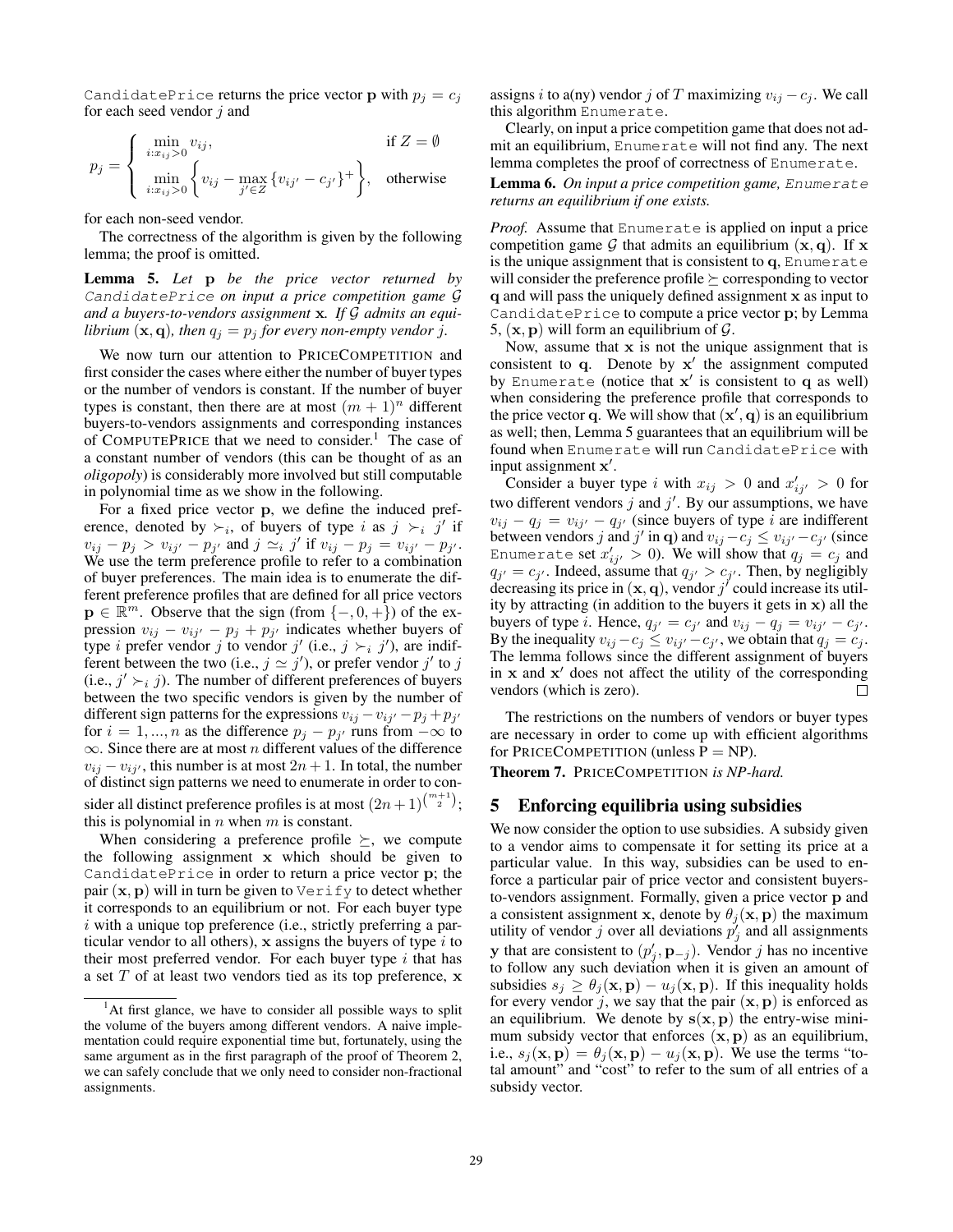Our first observation is that a large amount of subsidies may inherently be necessary to enforce *any* equilibrium.

**Theorem 8.** *For every*  $\delta > 0$ *, there exists a price competition game, in which no subsidy assignment of cost smaller than* (1/4 − δ)*SW*<sup>∗</sup> *can enforce any pair of price vector and consistent buyers-to-vendors assignment as an equilibrium.*

*Sketch of proof.* As in the proof of Lemma 4, we use a price competition game with two buyer types of unit volume each and two vendors. Let  $\epsilon > 0$ ; then the valuations are  $v_{\ell\ell} =$  $v_{rr} = 4 - \epsilon$  and  $v_{r\ell} = v_{\ell r} = 3$ . Through a case analysis, we can show that no price vector and consistent buyers-tovendors assignment can be enforced as an equilibrium using an amount of subsidies less than  $2 - 2\epsilon$ . The optimal social welfare is  $8 - 2\epsilon$  and the theorem will follow by setting  $\epsilon$  to a sufficiently small positive value.  $\Box$ 

We now restrict ourselves to optimal assignments and show tight bounds on the cost of subsidies that are necessary and sufficient to enforce these assignments as equilibria.

Theorem 9. *In every price competition game, the optimal assignment can be enforced as an equilibrium using an amount of subsidies that is at most SW*<sup>∗</sup> *. This bound is tight. In particular, for every*  $\epsilon > 0$ *, there exists a price competition game in which the optimal assignment cannot be enforced as an equilibrium with a total amount of subsidies less than* (1−)*SW*<sup>∗</sup> *.*

*Proof.* We first prove the upper bound. Consider an optimal assignment x with  $x_{ij} \in \{0, \mu_i\}$  for every buyer type/vendor pair and the price vector **p** with  $p_i = c_i$ ; clearly, **x** is consistent to  $p$ . By deviating to any other price, vendor  $j$  cannot get any buyers that are not assigned to it in the optimal assignment. Hence, it suffices to assign a subsidy of  $s_j(\mathbf{x}, \mathbf{p}) = \sum_i x_{ij} (v_{ij} - c_j)$  to each vendor j; this obviously yields a total amount of subsidies equal to  $\text{SW}^*$ .

For the lower bound, let  $\chi > 2$  and consider the price competition game with two buyer types of unit volume and valuations  $\chi$  and 1 for a single vendor of production cost of 0. The optimal social welfare is  $SW^* = \chi + 1$ . Observe that the utility of the vendor is maximized to  $\chi$  by setting its price to  $\chi$  while any price that is consistent to assigning both buyer types to the vendor is at most 1 for a vendor utility of at most 2. Hence, the amount of subsidies required to enforce the optimal assignment as an equilibrium is at least  $\chi - 2$ which becomes at least  $(1 - \epsilon)$ SW<sup>\*</sup> by setting  $\chi$  sufficiently large.  $\Box$ 

Even though the minimum amount of subsidies that is sufficient to enforce the optimal assignment as an equilibrium can be large in terms of the optimal social welfare, one might hope that it could be efficiently computable. Unfortunately, this is far from true as we show below in Theorem 10. Before presenting the theorem, let us formally define the corresponding optimization problem:

MINSUBSIDIES: Given a price competition game  $G$  with an optimal assignment x, compute a price vector **p** that minimizes the cost  $s(x, p)$  over all price vectors to which x is consistent.

Recall that MINSUBSIDIES should return an equilibrium  $(x, p)$  when one exists. This can be efficiently decided using algorithm CandidatePrice. The hardness of the problem manifests itself in instances that do not admit equilibria; we exploit such instances in the proof of Theorem 10.

Theorem 10. *Approximating* MINSUBSIDIES *within any constant is NP-hard.*

*Sketch of proof.* We will use an approximation-preserving reduction from the NODE COVER problem in  $k$ -uniform hypergraphs (i.e., hypergraphs in which every edge consists of  $k > 2$  nodes), which is formally described as follows.

NODE COVER: Given a  $k$ -uniform hypergraph  $G$ , find a node subset  $C$  of minimum size so that every (hyper)edge  $e$  has at least one of its nodes in  $C$ .

The quantity  $k$  in the definition of NODE COVER is a constant. It is known that, for every constant  $\epsilon > 0$ , approximating NODE COVER within  $k - 1 - \epsilon$  is NP-hard [Dinur *et al.*, 2005]. Given a  $k$ -uniform hypergraph  $G$ , we construct the following price competition game:

- for every edge e of G, there is an *edge* vendor e and a buyer type  $b_e$  with volume 1 and valuation  $(k + 1)^2$  for vendor e;
- for every node  $j$  of  $G$ , there are: one *node* vendor  $j$ , one *auxiliary* vendor  $j^*$ , one buyer type  $b_j$  with volume 1 and valuations  $k + 3$  for vendor j and  $k + 2$  for every vendor *e* such that  $j \in e$ , and a buyer type  $b_j^*$  with volume  $1/(k + 2)$  and valuations  $k + 2$  for vendor j and  $k + 3$  for vendor  $j^*$ .
- all valuations not mentioned above as well as all production costs are zero.

In the optimal assignment  $\hat{\mathbf{x}}$ , for every node j of G, buyers of type  $b_j$  are assigned to vendor j, and buyers of type  $b_j^*$  are assigned to vendor  $j^*$  and, for every edge e of G, buyers of type  $b_e$  are assigned to vendor e. We can show that the minimum amount of subsidies required to enforce this optimal assignment as an equilibrium is *equal* to the size of a minimum node cover of G. More details are omitted. П

### 6 Open problems

In this work, we have posed and answered a long list of questions about price competition games. Of course, our work reveals a lot more open problems. We mention a few here. First, observe that we have made no particular attempt to optimize the running time of our algorithms. We believe that there is much room for improvement on the running time of CandidatePrice and Enumerate. In particular, it would be interesting to come up with FPT algorithms (see Downey and Fellows [1999]) for PRICECOMPETITION with respect to different parameters. Second, in spite of our inapproximability result (Theorem 10), we believe that it is important to design polynomial-time approximation algorithms for MINSUBSIDIES. For example, is there a logarithmic approximation algorithm? What about additive approximations using an amount of subsidies that exceeds the minimum by at most  $\rho \cdot SW^*$  for some small  $\rho > 0$ ?